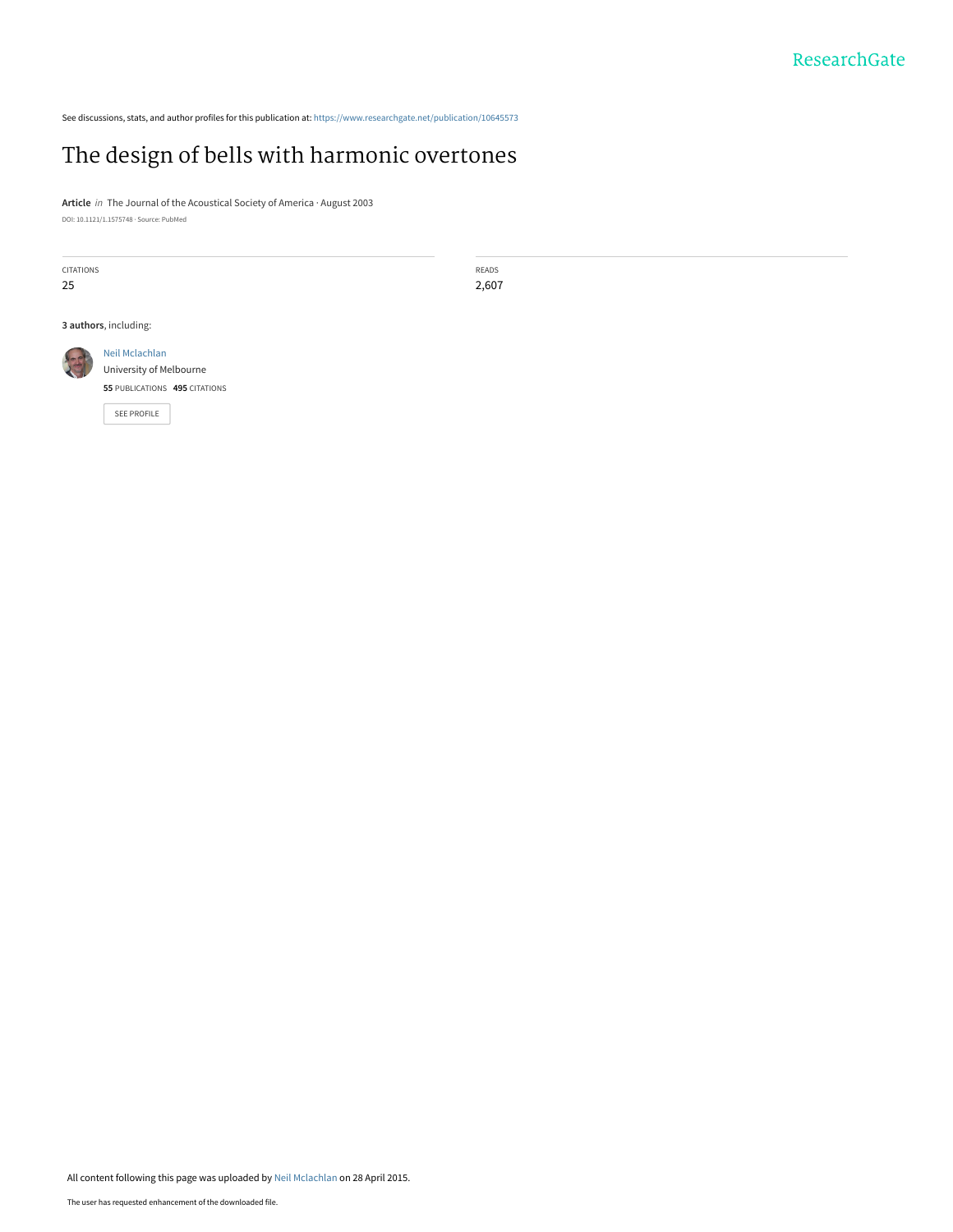# **The design of bells with harmonic overtones**

Neil McLachlan<sup>a)</sup> and Behzad Keramati Nigjeh

*Department of Aerospace Engineering, RMIT University, GPO Box 2476V, Melbourne 3001, Australia*

Anton Hasell

*Australian Bell Pty Ltd, Redesdale, Victoria 3444, Australia*

(Received 12 December 2001; accepted for publication 21 March 2003)

Musical bells have had limited application due to the presence of inharmonic partials in the lower part of their acoustic spectra. A series of bells has been designed that contains up to seven partial frequencies in the harmonic series beginning at the fundamental frequency. This was achieved by choosing geometries for finite-element analysis models in which as many purely circumferential bending modes as possible occurred at frequencies below any mode with an axial ring node. The bell models were then fine tuned using gradient projection method shape optimization and the resulting profiles were cast in silicon bronze. A range of bell geometries and timbres is analyzed using psycho-acoustic models and is discussed in relation to European carillon bells. © *2003 Acoustical Society of America.* [DOI: 10.1121/1.1575748]

PACS numbers: 43.75.Kk, 43.40.Ey, 43.20.Ks [NHF]

## **I. INTRODUCTION**

The pre-Christian use of the bell, particularly in Europe, appears predominantly to have been apotropaic (to scare off evil spirits). The earliest bells found in the west, from around 1200 BC, are pellet bells. These were worn on clothes and attached to horse harnessing to act as charms to protect the wearer from unnatural harm.<sup>1</sup> However, it was the reverence the early Christians held for the bell and its uses that ensured its continued rise in importance across Europe. Beginning with bell founding in monasteries, small handbells became transformed into stationary bells. The building of the great Gothic cathedrals raised the bells to greater heights from which bells of increasing size could broadcast their sounds to growing Christian communities.<sup>1</sup>

The first reported attempt to tune the partial frequencies of bells relates to Jacob van Eyck  $(1540-1657)$ , who worked with François and Pieter Hemony on a commission to cast a carillon for the Wijnhuis tower in the town of Zutphen in 1643.<sup>2</sup> The carillon was considered markedly superior to all previous carillons. After the Hemony brothers died, the understanding of tuning of bells fell into disarray and was lost.<sup>2</sup> Bell tuning was recovered from the collaboration between bell enthusiast Canon Arthur B. Simpson, Rector of Fiddleworth, Sussex and the Taylors Bell-founders of Loughborough. $3$  Simpson proposed a method of tuning, similar to the Hemony process, where the bell was cast oversize and lathed in particular segments of the waist or the lip of the bell to bring the partial tones into a harmonious series. Their first ''harmonic-tuned bells'' were hung at St. Paul's Church, Bedford, during 1896.<sup>4</sup>

The frequency ratios of the first five radiating partial tones in these Taylors' bells (and common to many tuned European bells since) is 1:2:2.4:3:4. Traditionally these partials are called the ''hum,'' ''fundamental,'' ''tierce,'' "quint," and "nominal." Thus, the European bell could be tuned to a series of partials that included the first four harmonics. However, the presence of the tierce is likely to create complex acoustical percepts of pitch and dissonance that change in time as partial frequencies decay at varying rates. In their discussion of the pitch perception of European bells, Schouten and 't Hart<sup>5</sup> remark, "If one concentrates on these partials when listening to a ringing bell, it is a remarkable experience to hear them with every strike. The minor third is quite conspicuous and it diminishes only slightly in loudness between strikes.''

The strike tone of the European bell is usually reported as the fundamental and has been shown to be largely influenced by the frequency of the 5, 6, and 7th overtones when subjects attempt to nominate a pitch for the bell. $<sup>6</sup>$  This syn-</sup> thetic percept is an example of a virtual pitch or complex tone sensation arising from a different listening attitude to concentrating on individual partials. It will vary depending on the type of clapper and on how hard the bell is struck.

The pitch of bells can also be described by the salience and multiplicity of simultaneously audible tones and pitch sensations at various times in the bell sound. Mathematical models of pitch multiplicity have been developed and compared to human subjective responses to synthesized bell timbres and a range of musical chords and complex harmonic tones. The calculated and reported values of multiplicity for these synthesized bell sounds were found to be higher than for complex harmonic tones with comparable fundamental tone frequencies.<sup>7</sup> These models first calculate the audibility of pure tones (levels above the masking threshold) and any virtual pitch tones that may then arise. The multiplicity is calculated by first normalizing the audibility of these tones to the most audible tone, summing the normalized tone audibility, and then dividing by the audibility of the most audible tone. A factor determined from results of human subjective tests can then be used to adjust for the listening attitude, where analytical listening favors hearing individual partials. The tone salience of individual pure-tone or complex tone a)Electronic mail: neil@ausbell.com **and the interval of the example of the example of the example of the example of the example of the example of the example of the example of the example of the example of the example of**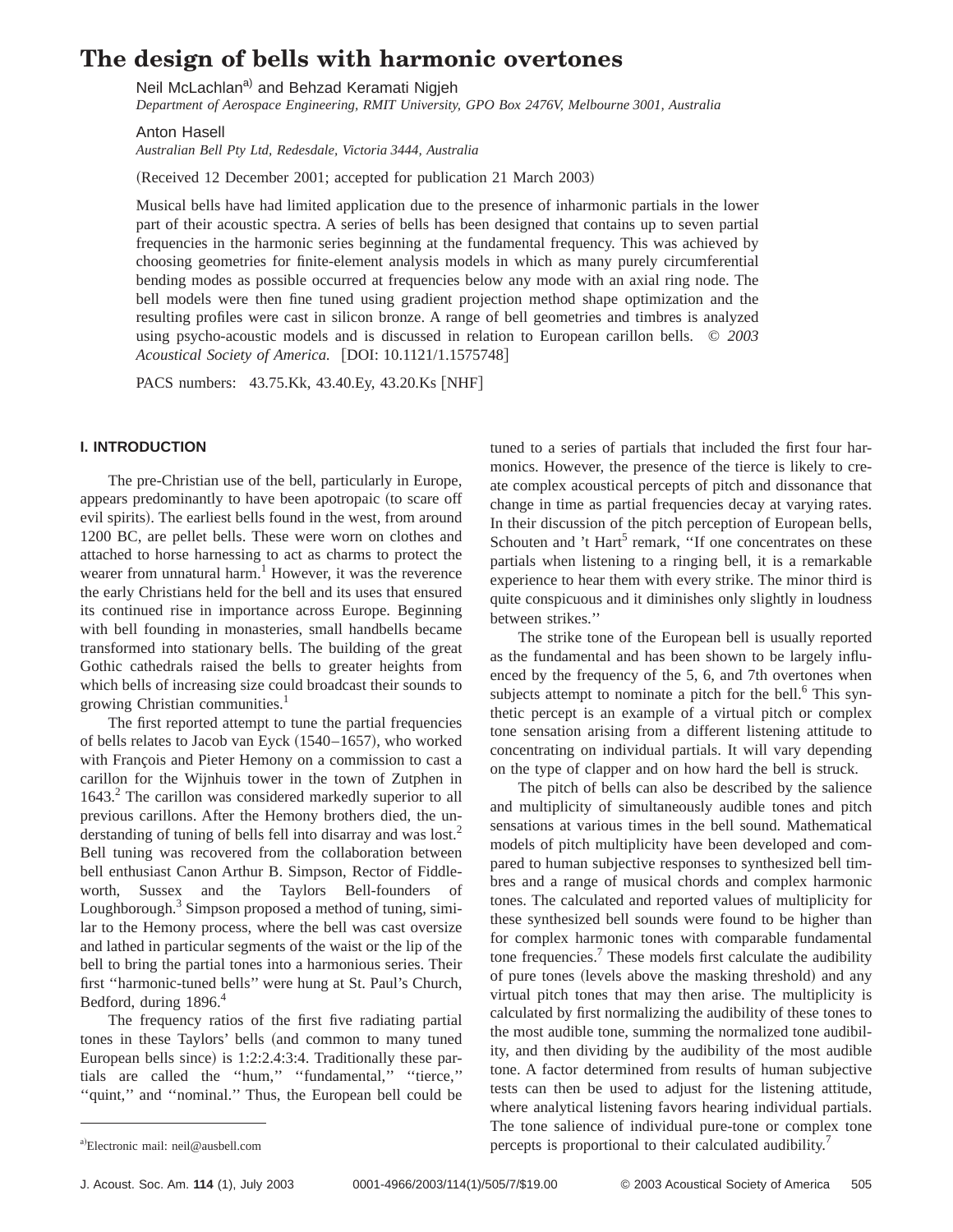Bells do not naturally produce harmonic overtones because, unlike air columns and strings that vibrate predominantly in one dimension only, bells vibrate flexurally in three dimensions. Flexural vibrations are much more difficult to describe analytically than longitudinal vibrations, and it is common to use numerical methods such as finite-element analysis (FEA) to predict the behavior of bells and gongs. $8,9$ A number of major third carillons (where the partial is tuned to  $2.5$  times the hum tone frequency instead of  $2.4$ ) have been designed using finite-element analysis in the Netherlands.<sup>10</sup>

#### **II. OPTIMIZATION METHOD**

Given the ability to predict natural frequencies from computer models of bells, gradient projection method shape optimization can be applied to the models to adapt wall profiles and, where possible, arrive at specific tuning ratios of partial frequencies. Predeveloped, commercial FINITE-ELEMENT (FE) software was employed to implement a classic linear finite-element method to numerically determine the natural frequencies of the model.<sup>11</sup> The "solid property" elements used for the modeling consisted of *tetra* and *penta* elements in which the nodes' coordinates determine some subsequent shape parameters such as thickness along the bell length. The accuracy of FEA-predicted frequencies for the lower frequencies of bells has been shown to be around 1% of measured results<sup>9</sup> when working with two-dimensional FE models. It is reasonable to expect greater accuracy from three-dimension solid property models.

A gradient projection method<sup>12</sup> was also utilized in this software in order to optimize the objective parameters by changing the coordinates of the FE nodes. This software is designed to compute the nodal vector sensitivities to the objective parameters (such as modal natural frequencies) as a function of the FE nodes' coordinates. The user may select a zone of active nodes with coordinates that will vary during optimization. The sensitivity is calculated from differences in the objective parameter after displacement of each active finite-element node. The process of optimization then iterates towards a target in accordance with geometric constraints that preserve shape parameters of the model such as symmetry about the vertical axis.

To achieve the final goal of optimization (in this case, tuning the modal frequencies of the first seven modes to the harmonic series), the optimization process would ideally be performed separately on each vibrational mode. Behavioral constraints can be applied to limit the allowable changes of frequency of particular modes so that optimization processes on other modes do not change them. These behavioral constraints are met by computing the nodal vector sensitivities to the constraint parameters as a function of the nodes' coordinates. The final displacement vector for each active FE node is calculated from sensitivities to both constraint and optimization parameters during each iteration of the optimization process. The optimization process stops if progress toward the optimization target cannot be achieved without altering the constrained parameters beyond a given tolerance.

The user sets the step size used in the first iteration of the optimization process. It is also possible to define a reduction rate for the step size in the following iterations in order to prevent the optimization from overshooting the target and then alternating on either side of it. The initial step size and its reduction rate were carefully selected based on experience with similar models.

#### **III. SHAPE OPTIMIZATION OF BELLS**

It was quickly observed that the behaviors of many bending modes are strongly correlated with respect to changes in the geometry of the model. Therefore, it is often not possible to raise or lower any given partial frequency using gradient projection method optimization applied to positions of FE nodes without affecting other partial frequencies. Constraining all the modes except the mode being optimized restricts the optimization process, and in most cases the objective value cannot be achieved.

A number of strategies may be employed to overcome this problem. The maximum vibrational amplitudes of the bending modes to be tuned may occur in different locations along the length of the bell, and therefore the magnitude of their sensitivity vectors may also vary. It may be possible for the constrained modes to remain relatively unaffected by the optimization process if a careful selection of the active nodal zones is made on the basis of the relative positions of vibrational maxima.

A study of the behavior of modes for changes in model geometry could enable the user to identify which mode types are correlated for certain geometrical changes. By careful selection of the sequence of modes to be optimized, and the constraint sets, groups of highly correlated modes could be moved simultaneously toward a set of target frequencies. Furthermore, the deviation tolerance of the constrained modes' frequencies may be increased to allow them to change more during the optimization. This may be sufficient



FIG. 1. FEA-predicted frequencies for varying the cone angle, wall taper, and wall shape of freely vibrating capped cones.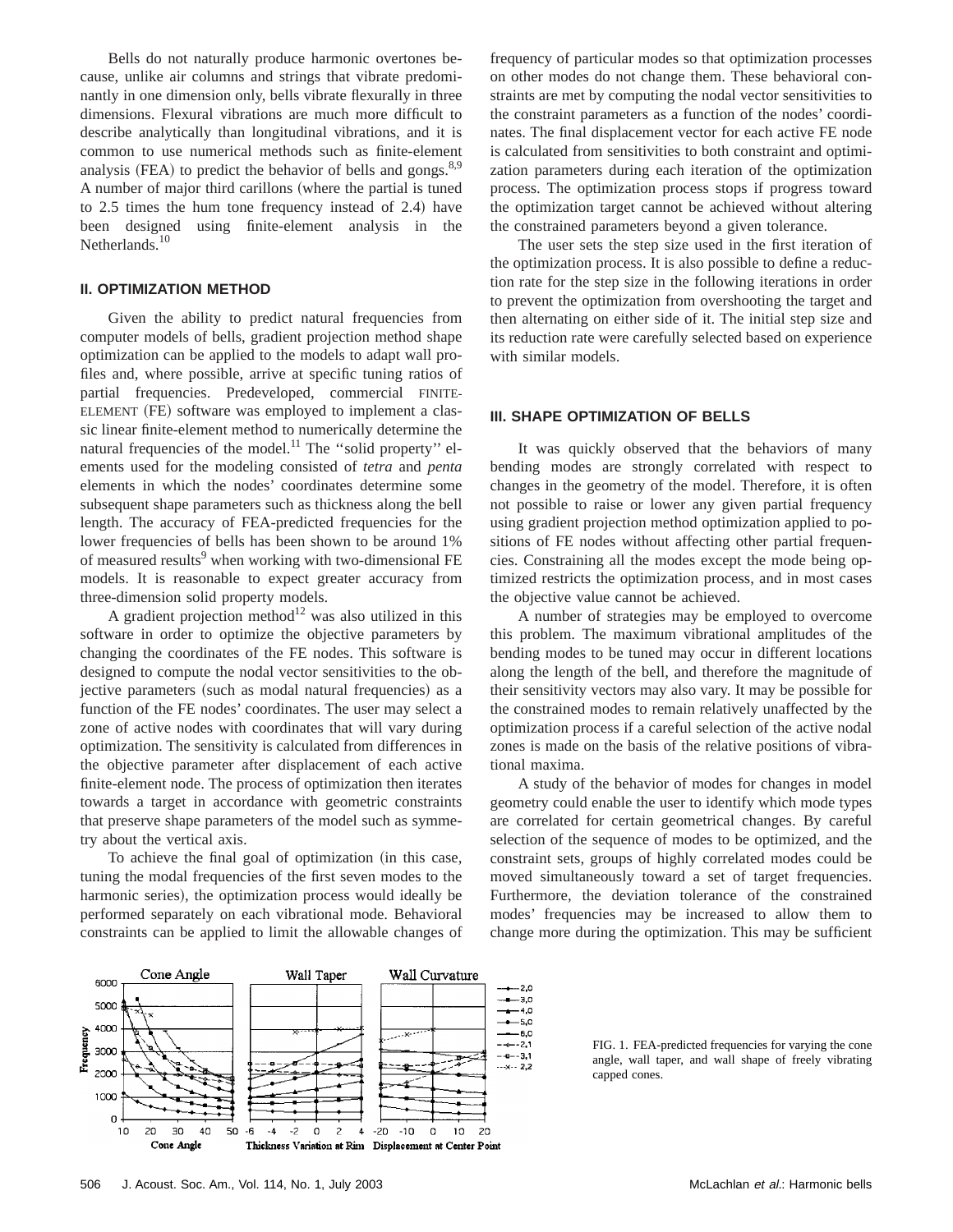

FIG. 2. The geometric parameters used to produce the data shown in Fig. 1.

to achieve a set of optimization targets within an acceptable error.

In order to better understand these correlated behaviors a series of experiments was conducted in which only one geometric parameter of an FE model was varied, and the resultant changes to the predicted partial frequencies of various modes were tabulated and plotted. The effects of geometric parameters such as wall curvature and taper, and cone angle for cylinders and cones with closed ends were investigated for models able to vibrate freely. The results for varying cone angles have been reported in a previous paper.<sup>13</sup> Results for purely circumferential modes (modes which produce only nodal lines in plane with the axis of symmetry of the bell), and mixed modes (producing both nodal lines and rings) are reported below.

Wave number pairs (*m*,*n*) are used to describe bending modes such that the first number refers to the number of nodal lines in plane with the axis of symmetry (i.e., circumferential wave number), and the second number refers to the number of nodal rings perpendicular to the cylinder length (i.e., axial wave number). The data from the experiments referred to above could then be used to select a model geometry in which the partial frequencies were reasonably close to the harmonic series and, given an understanding of the behavior of the modes, likely to be able to be tuned correctly using gradient projection method shape optimization. Figure 1 shows plots of FE predicted frequencies for varying cone angle, wall taper, and wall curvature of a capped cone of 200-mm length, 220-mm top circumference, and 10-mm wall thickness. These parameters are defined in Fig. 2. Silicon bronze  $(95\%$  copper, 1% manganese, and 4% silicon) and its material properties were used for all the models and cast bells described in this paper. The mass density and Young's modulus of silicon bronze are  $8.4 \times 10^3$  kg/m<sup>3</sup>, and  $9.4\times10^{10}$  N/m<sup>2</sup>, respectively.

From this figure it can be seen that the frequencies of the *m*,0 modes remain approximately equally spaced as the range of their frequencies change with these geometric changes. At a cone angle of 10° the modes are in the order 2,0; 2,1; 3,0; 3,1; and 4,0, which is the order found in European bells. Mixed modes decrease in frequency more slowly than purely circumferential modes with increasing cone angles and increasing wall tapers toward thinner rims. Increasing curvature away from the axis of symmetry (concavity) increases the frequency of the mixed modes and decreases the frequency of purely circumferential modes.

Figure 1 reveals that the modes with the same number of axial nodes  $(n)$  are generally correlated in their frequency responses to changing geometry. This is most evident in the behavior of the *m*,0 modes described above, but is also clear from the data for the *m*,1 modes shown in Fig. 1. In setting a frequency optimization target for any given vibrational mode, it was clear that the correlated modes would behave in a similar fashion. For example, it was not possible to substantially change the frequency of the 3,0 mode while constraining the 2,0 and 4,0 modes. As can be seen from Fig. 1 the presence of an *m*,1 mode between two *m*,0 modes creates a very uneven distribution of frequencies. Given these modal behaviors, it was realized that to tune the partials to the harmonic series using gradient projection method optimization it would be necessary to first separate the mixed modes from the *m*,0 modes. The simplest geometrical solution to achieve this was high cone angles and a tapered wall thickness to a thinner rim.

Table I shows the results of optimization starting from a simple truncated cone with a tapered wall and resulting in a harmonic bell with the profile shown in Fig. 3. The entries shown in column 1 of Table I refer to the three geometric models involved in the optimization process, and column 2 refers to the optimization settings required to arrive at that geometry. For example, *down1 constrain3* means drop the frequency of mode 1 in geometry 1 to the target frequency shown for geometry 2, while constraining the frequency of mode 3. From the results of the first stage of the optimization, it can be observed that expanding the frequency range between the  $2,0$  and  $4,0$  modes (by dropping the frequency of mode 1 while constraining mode 3) causes a similar expansion in the frequency range between the 4,0 and 7,0 modes. Since the 4,0 mode was constrained, this raised the

TABLE I. Sequential optimization results using ''RESHAPE'' for the tuning of a 7-partial, harmonic bell starting from a truncated cone with tapering wall thickness.

| Step | Mode no.                   |      |      |        | 3    |        | 4    |        |      |        | 6    |        |      |        |
|------|----------------------------|------|------|--------|------|--------|------|--------|------|--------|------|--------|------|--------|
|      | Mode type                  | 2,0  | 3,0  |        | 4,0  |        | 5,0  |        | 6,0  |        | 7.0  |        | 2,1  |        |
|      |                            | Freq | Freq | Ratio  | Freq | Ratio  | Freq | Ratio  | Freq | Ratio  | Freq | Ratio  | Freq | Ratio  |
|      | Initial tapered cone       | 188  | 370  | 1.97   | 540  | 2.87   | 704  | 3.74   | 871  | 4.63   | 1060 | 5.64   | 1260 | 6.7    |
|      | $%$ error                  |      |      | $-1.6$ |      | $-4.3$ |      | $-6.4$ |      | $-7.3$ |      | -6     |      | $-4.3$ |
| 2    | Down 1 constrain 3         | 180  | 357  | 1.98   | 538  | 2.99   | 727  | 4.04   | 925  | 5.14   | 1141 | 6.34   | 1256 | 6.98   |
|      | $%$ error                  |      |      | $-0.8$ |      | $-0.4$ |      | 0.97   |      | 2.78   |      | 5.65   |      | $-0.3$ |
| 3    | Down 6 constrain $1,2,3,7$ | 181  | 359  | 1.98   | 535  | 2.96   | 711  | 3.93   | 887  | 4.9    | 1079 | 5.96   | 1255 | 6.93   |
|      | $%$ error                  |      |      | $-0.8$ |      | $-1.5$ |      | $-1.8$ |      | $-2$   |      | $-0.6$ |      | $-0.9$ |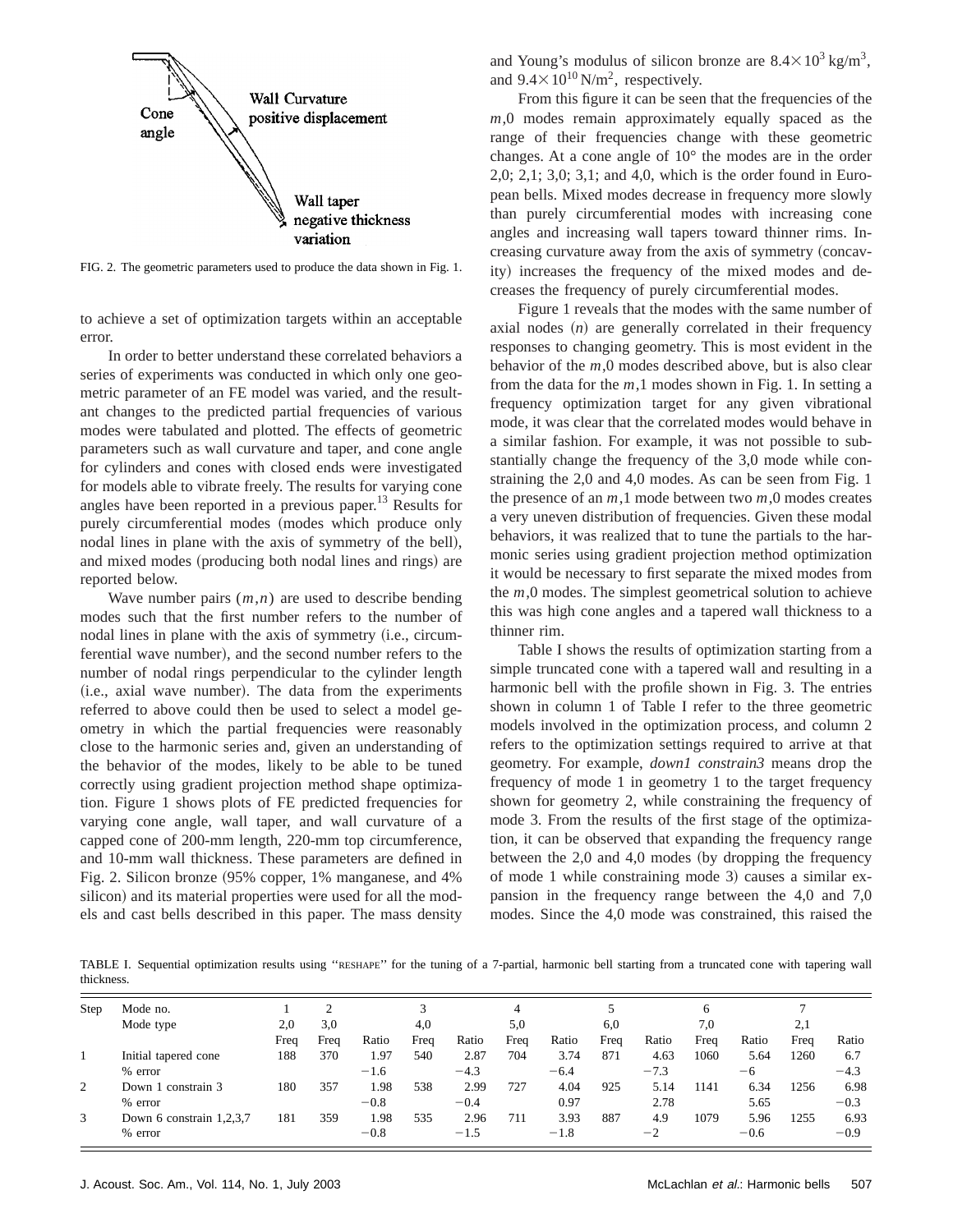

FIG. 3. (a) FE profile of a 7-partial, conical, harmonic bell; (b) 7-partial, concave, harmonic bell; and (c) FE profile of a 5-partial, conical, harmonic bell.

frequency of the higher frequency *m*,0 modes. The 2,1 mode, however, was only slightly affected. A slight correction of the higher *m*,0 mode frequencies was then possible in the final stage of the optimization.

A maximum allowable tuning error for the overtones was set at 2% from the harmonic series. Human frequency discrimination of pure tones of 0.5-s length and between 125 and 1000 Hz varies between 0.2% and 1.7% depending on the frequency and the method used to determine the justnoticeable difference.<sup>14,15</sup> For pure tones 10 dB above a partially masking broadband noise, the just-noticeable frequency difference doubles and continues to increase for louder masking noise.<sup>16</sup> Since all the partials heard in a bell are partially masking each other, a tuning error of less than 2% for the upper partials was considered reasonable. The probability that a mistuned harmonic is detected as being different from the harmonic series by automatic neural processes has been shown to increase substantially for mistunings greater than around 4% as determined by event related potentials (ERP) in EEG recordings. Subjective responses and ERP attributed to active decision-making processes for hearing the mistuned harmonic as a separate auditory entity increase substantially from a probability of around 10% for mistunings of the second harmonic greater than 2%. The probability of segregating the mistuned harmonic generally decreased for higher harmonics.<sup>17</sup>

#### **IV. DESIGN VARIANTS**

The profile shown in Fig.  $3(a)$  (profile 1) will produce a fundamental frequency of 220 Hz for a bell with a diameter of 395 mm, height of 248 mm, and mass of 19 kg. European tuned bells with the same fundamental frequency (hum tone) and a strike tone of 440 Hz are about twice the diameter and weigh about 250 kg or more depending on the profile. As a consequence, European bells of the same fundamental frequency are able to produce much greater loudness than bells of this design. To increase the applicability of harmonic bells to a range of musical contexts, design variants were developed that were physically larger for the same fundamental tone.

Figure 1 reveals that creating models with increasing concavity (shown as positive curvature displacement in Fig. 2) increases the frequency of the mixed modes and decreases the frequency of purely circumferential modes. This enabled concave harmonic bells with seven tuned partials to be tuned by this method of shape optimization. These bells have greater mass and surface area than the equivalent conical bell and have been cast with a fundamental frequency of 75 Hz and a mass of 1150 kg. At a fundamental frequency of 220 Hz they will weigh 44 kg. Close inspection of Fig.  $3(b)$  $(profile 2)$  will reveal a small cylindrical section that was added to the bottom of the bell profile to further raise the frequency of the mixed modes relative to the circumferential modes prior to beginning the shape optimization.

The rims of the bells described above are thin relative to the rest of the bell. If these bells were scaled down in size to produce a fundamental frequency of greater than 440 Hz, the rims would be so thin that the bells could be susceptible to damage when struck (frequency is inversely proportional to size if scaled in all three dimensions). Finite-element studies indicated that increasing wall thickness increases the frequency of all bending modes. The frequencies of mixed modes do not increase as quickly as purely circumferential modes in capped cones, and so fewer purely circumferential modes have frequencies below the frequency of the first mixed mode and can be tuned by this method of shape optimization to the harmonic series.

A thicker conical bell was designed and cast with six partial frequencies in the harmonic series to compare with the conical bell with seven partial frequencies described above. This bell had a fundamental frequency of 215 Hz but was 550 mm in diameter, 305 mm in height and weighed 29 kg. Apart from the increased wall thickness, the bell had a very similar profile to the conical bell shown in Fig.  $3(a)$  and is described as profile 1a in Table II.

Since the partial frequencies being tuned are predominantly due to circumferential bending modes, reducing the circumference of the bell at the rim by decreasing the cone angle further increases the frequency of the fundamental without decreasing the length and thickness of the wall (see Figs. 1 and 2). However, the frequencies of the mixed modes do not increase as quickly as the purely circumferential modes, and so fewer partials can then be tuned to the harmonic series by gradient projection method optimization applied to FE nodal positions. Maximizing the number of par-

TABLE II. Frequencies measured by peak detection of FFT spectra.

|         | Mass $(kg)$<br>@ 220 Hz | Measured frequencies of bells described in figures |                |                |                |                |                |                |  |  |  |
|---------|-------------------------|----------------------------------------------------|----------------|----------------|----------------|----------------|----------------|----------------|--|--|--|
| Profile |                         | Freq 1<br>(Hz)                                     | Freq 2<br>(Hz) | Freq 3<br>(Hz) | Freq 4<br>(Hz) | Freq 5<br>(Hz) | Freq 6<br>(Hz) | Freq 7<br>(Hz) |  |  |  |
| 1.      | 19                      | 207                                                | 419            | 613            | 814            | 1018           | 1249           | 1434           |  |  |  |
| 1a.     | 29                      | 345                                                | 692            | 1033           | 1362           | 1709           | 2062           | NA             |  |  |  |
| 2.      | 46                      | 188                                                | 380            | 567            | 746            | 924            | 1116           | 1313           |  |  |  |
| 3.      | 83                      | 232                                                | 465            | 699            | 944            | 1176           | <b>NA</b>      | <b>NA</b>      |  |  |  |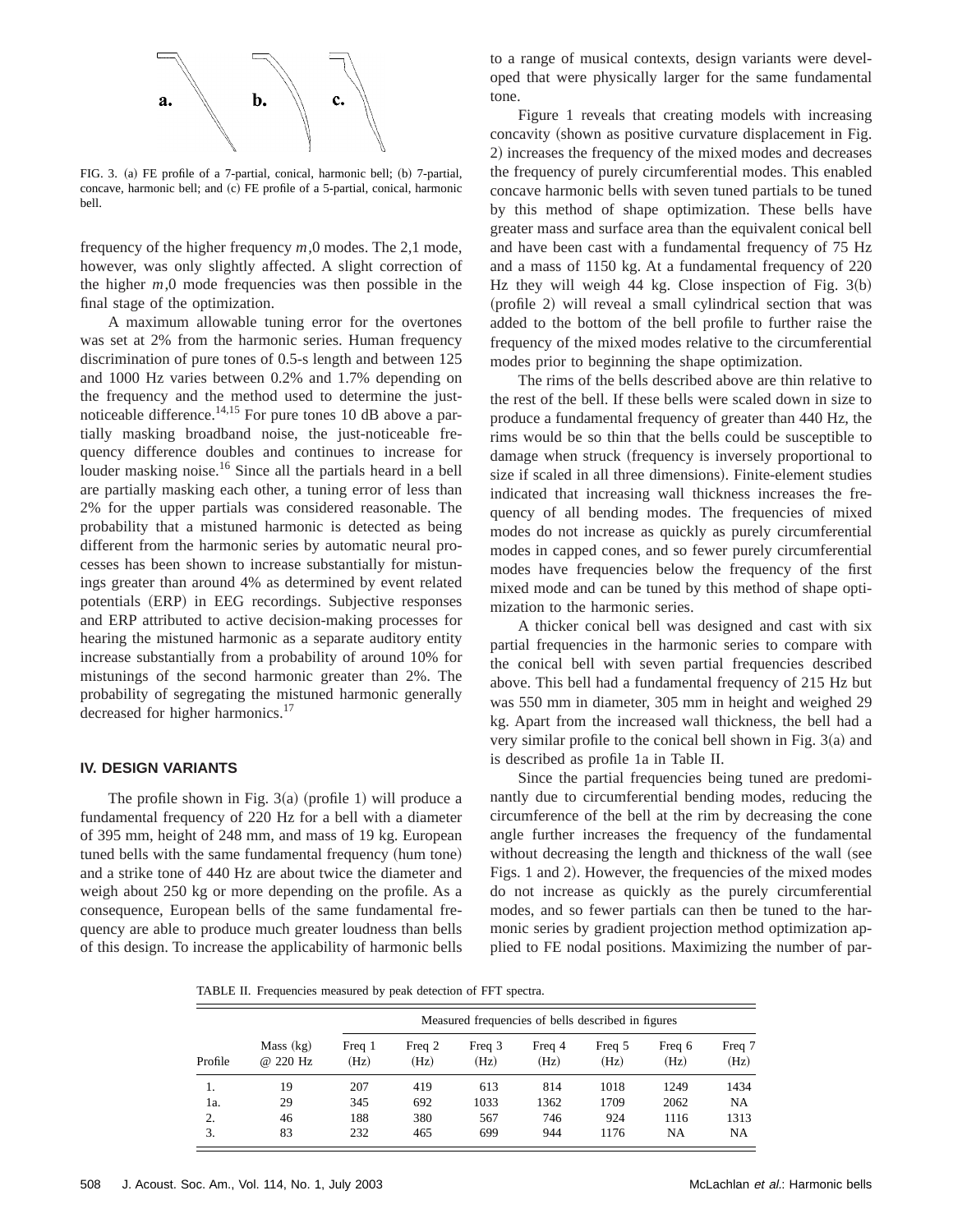tials tuned to the harmonic series resulted in much greater wall tapers with increased wall thickness near the cap of the bell.

Conical harmonic bells with 5, 4, and 3 partial frequencies tuned to the harmonic series have been designed and cast to enable bells with fundamental frequencies as high as  $1720$  Hz (the note E5) to be produced. These bells have cone angles as low as 13.5 degrees. Figure  $3(c)$  shows the profile of a 5-partial harmonic bell (profile 3). This profile produces a fundamental of 232 Hz for a bell of 520-mm diameter, 460-mm height, and weighing 83 kg. Careful inspection of the profile will reveal that the outside wall is not a straight line as in other conical bells, as the FE nodes comprising this wall were also allowed to move in the optimization process to maximize the tuning possibilities. This profile is expected to be appropriate for church and carillon towers (except for full-circle ringing) as well as for higher frequency orchestral bells.

# **V. ANALYSIS OF CAST BELLS**

Tuning errors were encountered during the manufacture of many bells. These were predominantly ascribed to geometric inaccuracies or variation in the metal properties created in the casting of the bell. It was found to be possible to fine-tune these bells on a lathe after casting, by using shape optimization experiments as a guide as to where to remove material. The frequency of the lower frequency modes could be decreased by reducing the wall thickness near the cap, and increased by reducing wall thickness near the rim. Lower frequency modes could be decreased without affecting higher frequency modes; however, increasing them by thinning the wall near the rim caused the frequency of the higher frequency modes to decrease. All modes increase in frequency if the bell is shortened in length. If retuning was found to be necessary it sometimes resulted in the highest frequency tuned mode falling outside the 2% error margin.

The acoustic spectra of cast harmonic bells with profiles 1a to 3 are shown in Fig. 4. The actual frequencies shown in the spectra of the bells are given in Table II along with the frequencies measured for a bell cast with profile 1. All the tuned frequencies for bells with profiles 1 to 3 are within 2% of the harmonic series. Table II also includes the mass for a bell of each profile when scaled to produce a fundamental frequency of 220 Hz.

The acoustic spectra were produced from recordings taken at 1 m from the bell surface perpendicular to the axis of symmetry of the bells. Bell 1 was struck near the rim by a steel hammer with a hard nylon head of 0.5-kg mass, bell 2 by a steel hammer with a hard nylon head of about 1.5-kg mass, and bell 3 by a spherical cast-iron clapper of about 5-kg mass. These mallets were chosen as appropriate for producing a tone balance predominantly consisting of the full range of tuned partials. The mallet velocity was such as to produce an ''A-weighted'' sound-pressure level of around 85 dB (fast response) in the early part of the sound. The FFT was produced at about 50 ms after the sound onset by using a Hamming window of 4096 samples for a sample rate of 44.1 kHz.



FIG. 4. Acoustic spectra recorded 50-ms. after the sound onset for bells described in Table II.

The strategy of increasing the loudness of conical bells by increasing their mass at the expense of the number of tuned partials has been evaluated as follows. The difference in the perceived timbre of conical bells with 6 or 7 partials was only slight, but the larger and thicker bell was able to produce about 10  $dB(A)$  greater peak sound-pressure level (fast response) for a range of strike velocities between 1 and  $2.5$  m/s with a typical tubular bell mallet (leather-clad hardwood) or a steel hammer with a hard nylon head and mass of about 0.5 kg. Critical bandwidths increase in proportion to frequency for frequencies above  $500$  Hz.<sup>18</sup> Therefore, for higher harmonic numbers, and higher fundamental frequencies, the more partial frequencies occur in the same critical band and the greater partial masking will occur between them. Comparing the probability of reporting mistuned harmonics as separate auditory entities from otherwise harmonic complex sounds with fundamental frequencies of 200 and 400 Hz has shown the diminishing importance of higher partials to the perception of pitch. The probability of segregating the sixth harmonic mistuned upwards by 5.3% was reduced from about 80% to about 30% when the fundamental frequency was doubled. $17$ 

Psycho-acoustic models have been employed to evaluate the bells prior to undertaking more extensive subjective tests relevant to various musical contexts. If the high-frequency untuned partials do contribute more than a general sharpness percept in the early portion of the sound, they will increase the pitch multiplicity of the bell. This was measured using Parncutt's algorithm<sup>7</sup> applied to FFT spectra of the bells calculated using a Hamming window of 2048 samples at a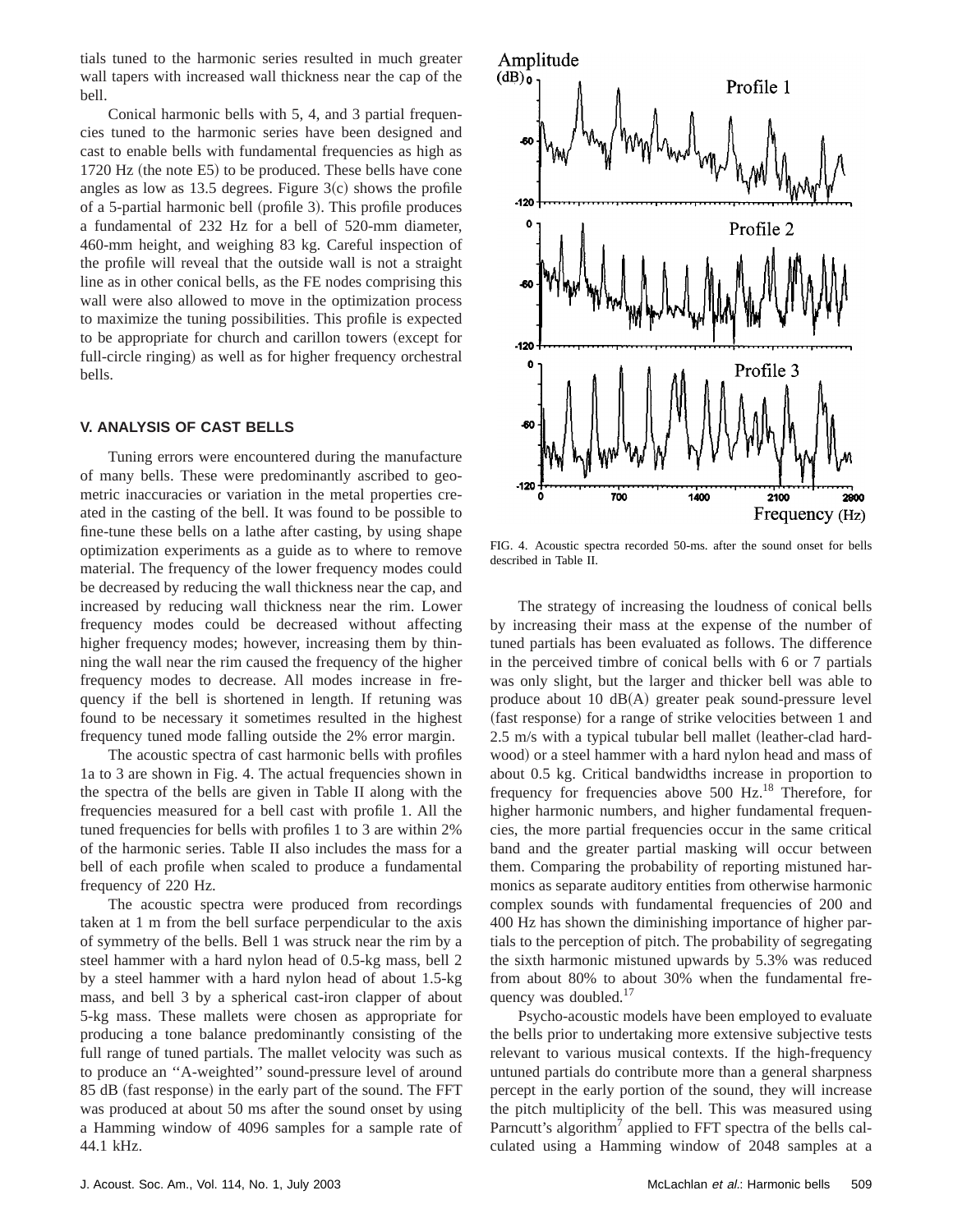

FIG. 5. Comparison of calculated pitch multiplicity and tonal dissonance for a range of harmonic bells and European carillon bells described by the frequencies of their first partial. The harmonic bells at 188 and 345 Hz are described in Table II and Fig. 4 with profiles 2 and 1a, respectively.

sample rate of  $12.8$  kHz.<sup>19</sup> Pitch multiplicity can be as high as 3 for harmonic complex tones due to the audibility of individual harmonics and the presence of multiple virtual pitches or subharmonic pitch percepts. Figure 5 shows pitch multiplicity calculated over 80-ms intervals from the sound onset for a range of harmonic bells including the bells with profiles 1a and 2 described in Table II, and three European carillon bells with comparable frequencies. The harmonic bell with a fundamental at 660 Hz is a conical 5-partial bell with a profile similar to profile 3. The pitch multiplicity of all three harmonic bells remains around 2.5 for the first 640-ms of the sound, and generally decreases as pitch increases, despite the number of tuned partials decreasing from 7 to 5. The calculated multiplicity over the same time period for the larger 5-partial bell described in Table II is shown in Fig. 6,



FIG. 6. Comparison of calculated tone salience and pitch multiplicity for a lower pitched 5-tone harmonic bell (profile 3 described in Table II) with a European carillon bell.

and is similar to the harmonic bells described in Fig. 5. This suggests that there is little improvement in the pitch clarity gained by tuning partials beyond the fifth partial for harmonic bells of this pitch.

All the harmonic bells have much lower calculated pitch multiplicity than the European bells (recorded in a similar manner *in situ* at the War Memorial Carillon, Loughborough, UK). The European bells' calculated pitch multiplicity  $\frac{1}{2}$  (shown in Fig. 5) increases after the first 80-ms interval, as masking effects in the sharp attack portion of the sound diminish and more partial frequencies become audible. Figure 6 shows the calculated pitch multiplicity and tone saliences over the same time period for the lowest pitch European bell. Tone salience was calculated using Terhart's algorithm.<sup>20</sup> The audibility of the tierce at 705 Hz, the fundamental at 583 Hz, and the nominal at 1178 Hz can be seen to contribute to the calculated pitch multiplicity for the first 300 ms. Thereafter, the hum at 296 Hz and its subharmonics become the principal contributors to the pitch multiplicity.

These results suggest that the perceptual prominence of a single strike tone in European bells lasts for less than 80 ms when the bell is struck with moderate force in the manner of a carillon playing. While the attack portion of musical sounds influences judgments about the rest of the sound, it is likely that large changes in the perceived timbre occurring after the attack portion, such as those shown above for European bells, will also be salient. Figure 6 also shows comparative tone salience and multiplicity results for the heavy 5-partial, harmonic bell described in Table II (profile 3). The contributions to the calculated multiplicity of the second partial at 465 Hz, and the first partial at 232 Hz and its subharmonics remain consistent throughout the first 640 ms of the sound.

Figure 5 also shows the tonal dissonance for major third dyads of harmonic bells and European carillon bells calculated over 80-ms intervals using the algorithm developed by Hutchinson and Knopoff<sup>21</sup> applied to FFT produced as described above. The 290- and 346-Hz European bell sounds were used with the 346-Hz sound pitch shifted up one semitone using a digital sampler. Two harmonic bells of the same fundamental frequencies were also used. Tonal dissonance is calculated from the sum of dissonances between partial tones. This is derived by multiplying the measured amplitudes and frequency differences between partials by roughness factors associated with critical bandwidths determined for each frequency difference. The sum is then normalized by dividing by the total power of these partials. The dissonance of major third dyads calculated for the European bells is consistently greater than for the harmonic bells and varies in a similar fashion to the changing multiplicity of the bell sounds used in the calculation.

Another factor influencing the loudness and perceptibility of high-frequency partials is the internal damping of the bronze. When struck by a hard wooden beater, silicon bronze bells with fundamental frequencies above 1200 Hz produce a fundamental frequency with a sound-pressure level more than 50 dB greater than any of the higher partials when measured at 1-m distance perpendicular to the axis of symmetry. The fundamental will dominate in the perception of pitch in